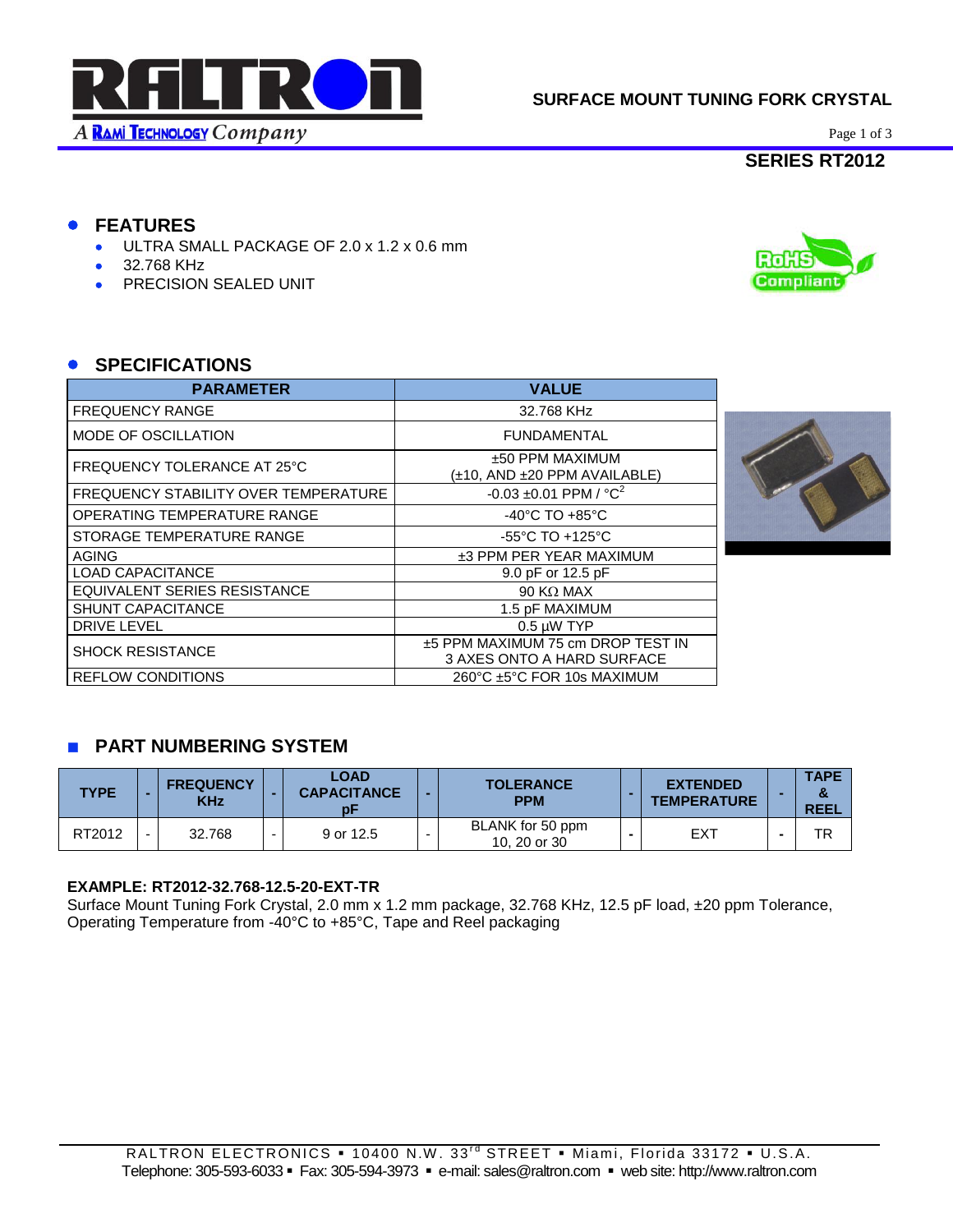

Page 2 of 3

# **SERIES RT2012**

# **•** MECHANICAL SPECIFICATION **•** CARRIER TAPE DIMENSIONS





#### **• PACKAGING**

180 mm REEL DIAMETER 8 mm TAPE WIDTH QUANTITY: 3000 PIECES PER REEL

IN ACCORDANCE WITH EIA-481